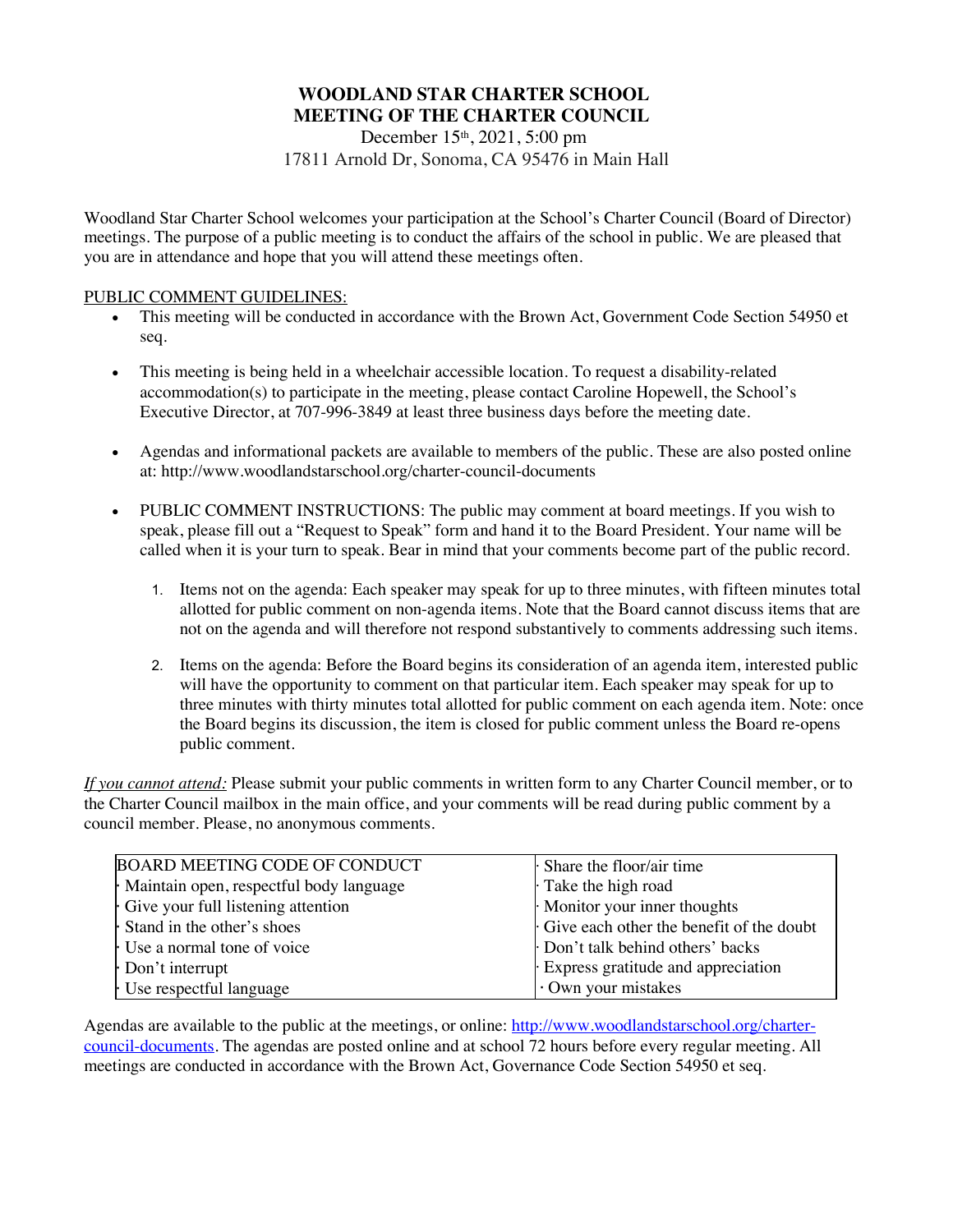# **WOODLAND STAR CHARTER SCHOOL MEETING OF THE CHARTER COUNCIL**

December 15<sup>th</sup>, 2021, 5:00 pm 17811 Arnold Dr, Sonoma, CA 95476 in Main Hall

# **AGENDA**

## **Procedural (5:00 pm)**

A. CALL TO ORDER Meeting called to order by Board President at:

Verse and Welcome:

*Imbue thyself with the power of imagination. Have courage for the truth. Sharpen thy feeling for responsibility of soul.*

B. ROLL CALL

Present? (Mark Y/N)

**\_\_\_\_\_\_\_Robert Stewart (RS)**, Board President (Board appointed)

**Seth Olyer (SO, Vice President (Parent body elected)** 

**Brooke Sevenau (BS)**, Board member (Board appointed elected)

**EXECUTE:** Bill **Kobabe (BK)**, Board member (Faculty elected)

**\_\_\_\_\_\_\_\_\_Barbara Fitzmaurice** (BF), Board member (Community Board appointed)

**\_\_\_\_\_\_\_Joan Baugh (JB)**, Board member (Faculty elected)

**Vacant**, (Parent body elected)

**Vacant**, (Parent body elected)

**Vacant**, (Parent body elected)

## C. DESIGNATE A TIMEKEEPER FOR MEETING: \_\_\_\_\_\_\_\_\_\_\_\_\_\_\_\_\_\_\_\_\_\_\_\_\_\_\_\_\_\_

## **Consent Agenda Items – adjustment of agenda, as needed (5:02 pm)**

All matters listed under the consent agenda are considered by the Board to be routine and will be approved/enacted by the Board in one motion in the form listed below. Unless specifically requested by a Board member for further discussion or removed from the agenda, there will be no discussion of these items prior to the Board voting on them.

- 1. Warrants and Expenditures: November 2021
- 2. Regular Meeting Minutes: November  $10<sup>th</sup>$ , 2021
- 3. Agenda: December 15<sup>th</sup>, 2021

## Staff Recommendation: **Approve all consent agenda items**

| Action:      | Aves:    |  |
|--------------|----------|--|
| Motioned by: | Navs:    |  |
| Seconded by: | Abstain: |  |

Notes on vote above: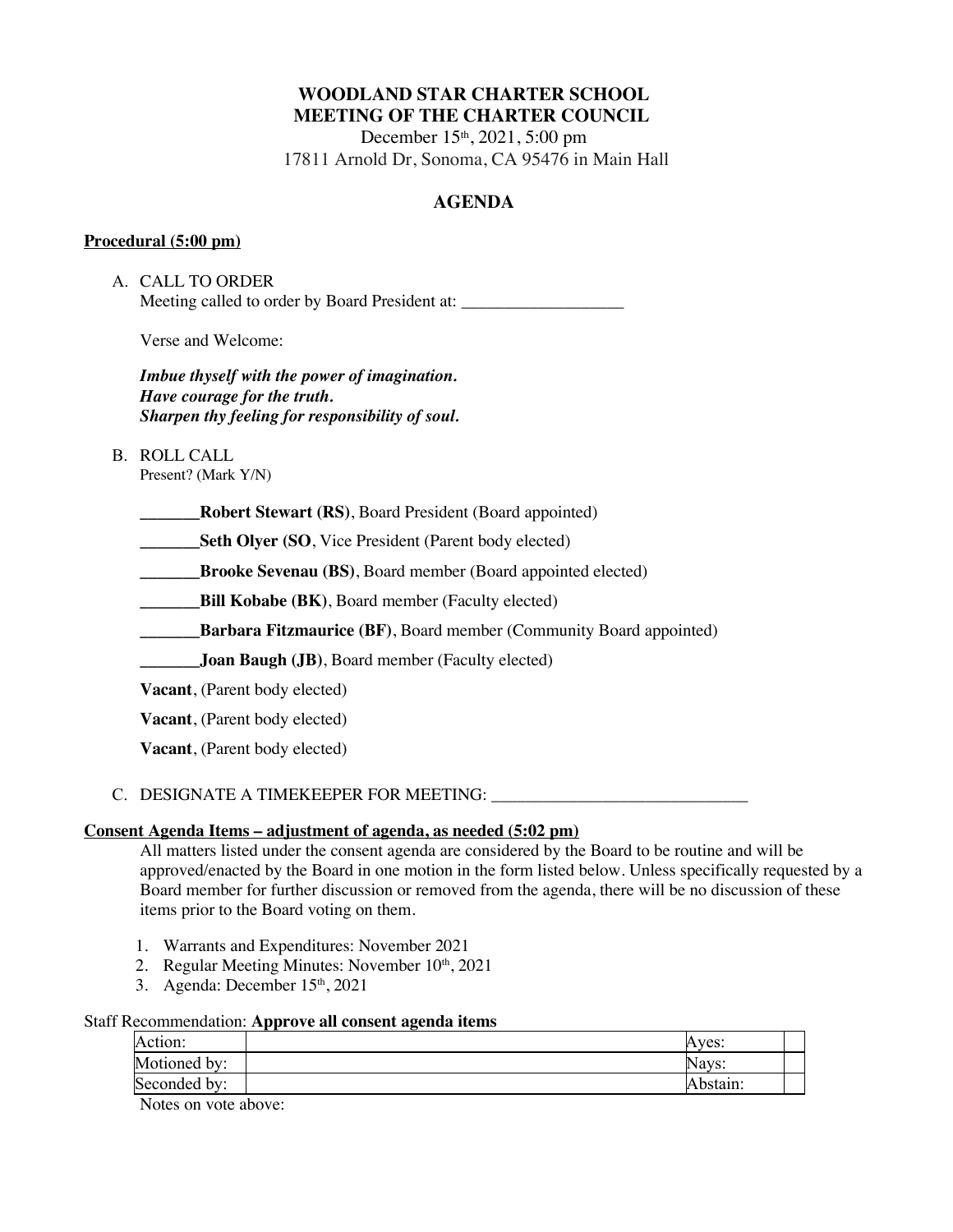## **Communications (5:10 pm)**

A. PUBLIC COMMENT (If a member of the public plans to speak during this time, please be sure to read the meeting guidelines on page 1 and fill out a "Request to Speak" form and hand it to the Board President. Your name will be called when it is your turn to speak. Bear in mind that your comments become part of the public record. Note: The Board cannot discuss items that are not on the agenda and will therefore not respond substantively to comments addressing such items.

## 1. READ OFFICIAL CORRESPONDENCE (if any):

### **Information Items - Reports and other items scheduled for information & discussion (5:30 pm)**

- **Ed Foundation Report** Rachel (10 min)
- **Business/Operation Manager Report** Becky (10 min)
- **First Interim Budget** Becky (10 min) VOTE
- **Educator Effectiveness Block Grant** Becky (5 min) VOTE
- **Board Appointments** Robert (15 min) VOTE
- **Admin Report** Caroline (10 min)
- **Faculty Report** Bill (5 min)
- **Parent Association Report** Brooke (5 min)

#### **Items Scheduled for Action and Discussion**

#### **Consider approval of: Educator Effectiveness Block Grant**

| <b>Staff Recommendation: Approve</b>                                                                                                                                                                                                                                                             |          |
|--------------------------------------------------------------------------------------------------------------------------------------------------------------------------------------------------------------------------------------------------------------------------------------------------|----------|
| Action:                                                                                                                                                                                                                                                                                          | Aves:    |
| Motioned by:                                                                                                                                                                                                                                                                                     | Navs:    |
| Seconded by:                                                                                                                                                                                                                                                                                     | Abstain: |
| $\mathbf{r}$ and $\mathbf{r}$ and $\mathbf{r}$ and $\mathbf{r}$ and $\mathbf{r}$ and $\mathbf{r}$ and $\mathbf{r}$ and $\mathbf{r}$ and $\mathbf{r}$ and $\mathbf{r}$ and $\mathbf{r}$ and $\mathbf{r}$ and $\mathbf{r}$ and $\mathbf{r}$ and $\mathbf{r}$ and $\mathbf{r}$ and $\mathbf{r}$ and |          |

Notes on vote above

#### **Consider approval of: First Interim Budget**

| <b>Staff Recommendation: Approve</b> |          |
|--------------------------------------|----------|
| Action:                              | Aves:    |
| Motioned by:                         | Navs:    |
| Seconded by:                         | Abstain: |
| <b>AT</b>                            |          |

Notes on vote above

#### **Consider approval of: Board Appointments**

Staff Recommendation: **Approve**

| Action:             | Aves:    |  |
|---------------------|----------|--|
| Motioned by:        | Navs:    |  |
| Seconded by:        | Abstaın: |  |
| Notes on vote above |          |  |

Notes on vote above

#### **Recess to closed session**

#### **Reconvene and ratify closed session decisions**

#### **Items for next meeting agenda:**

#### **Items for a future meeting agenda:**